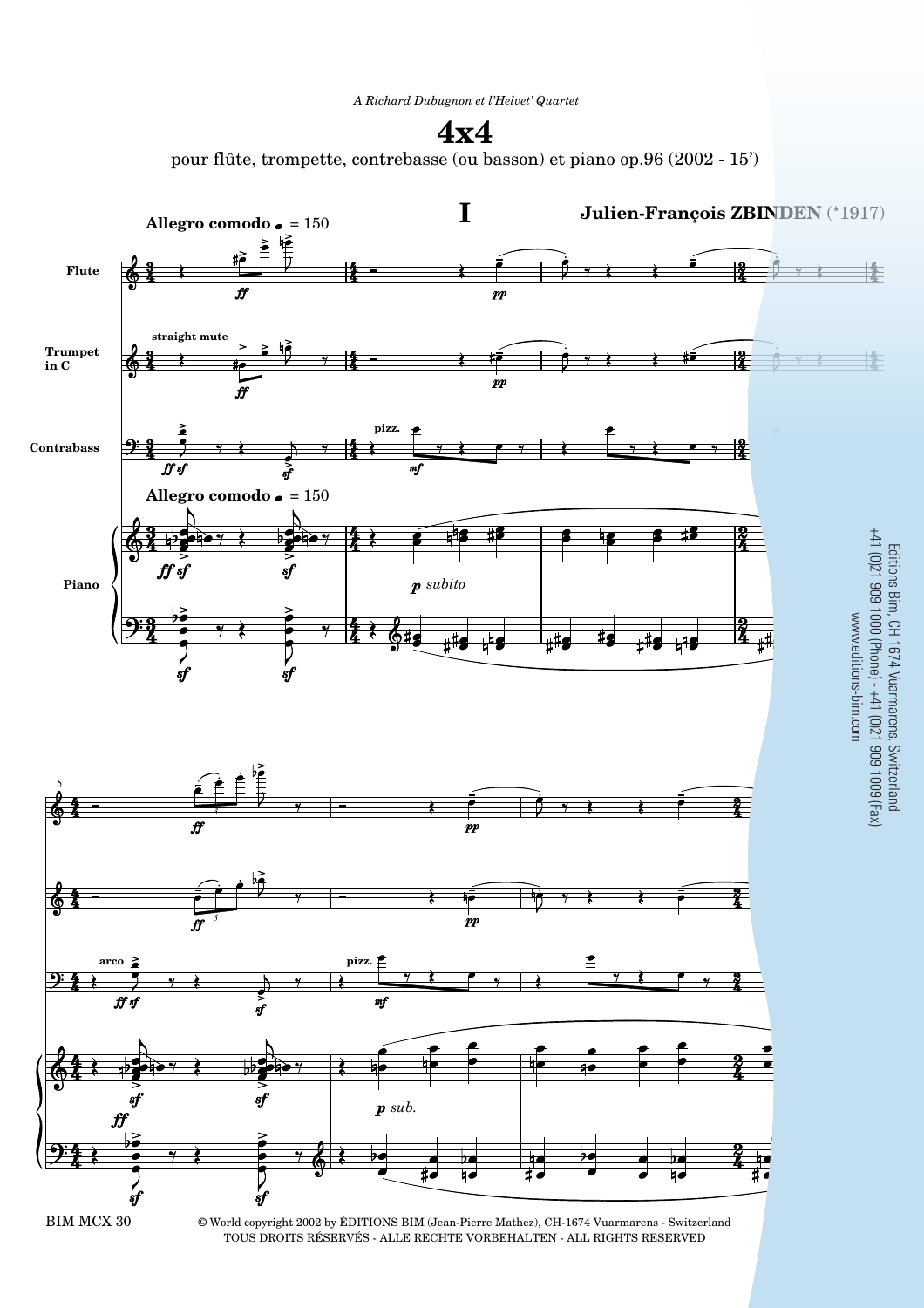



 $\,$  *Photokopieren ist rechtswidrig*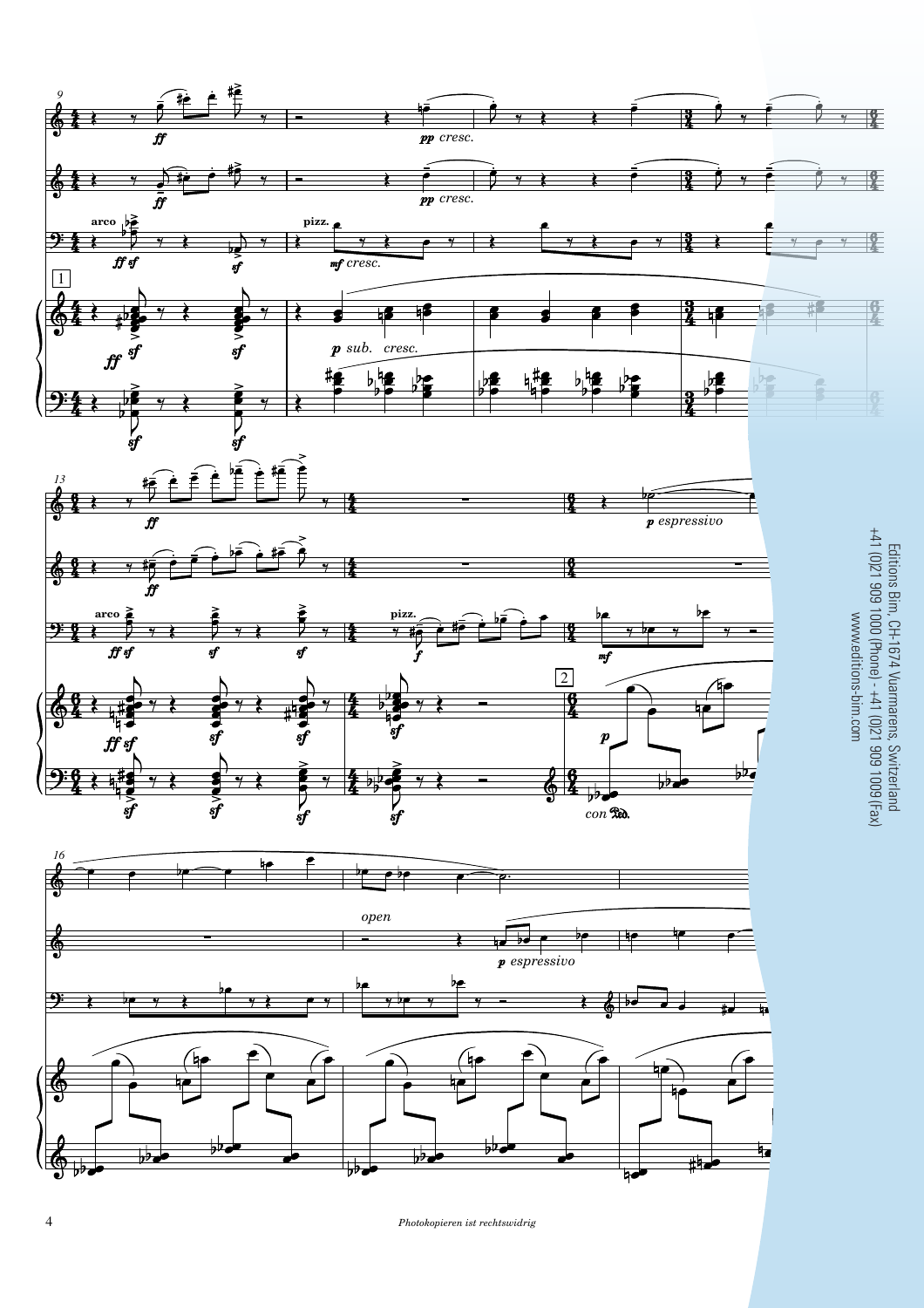

BIM MCX 30 *Photocopying is illegal* 5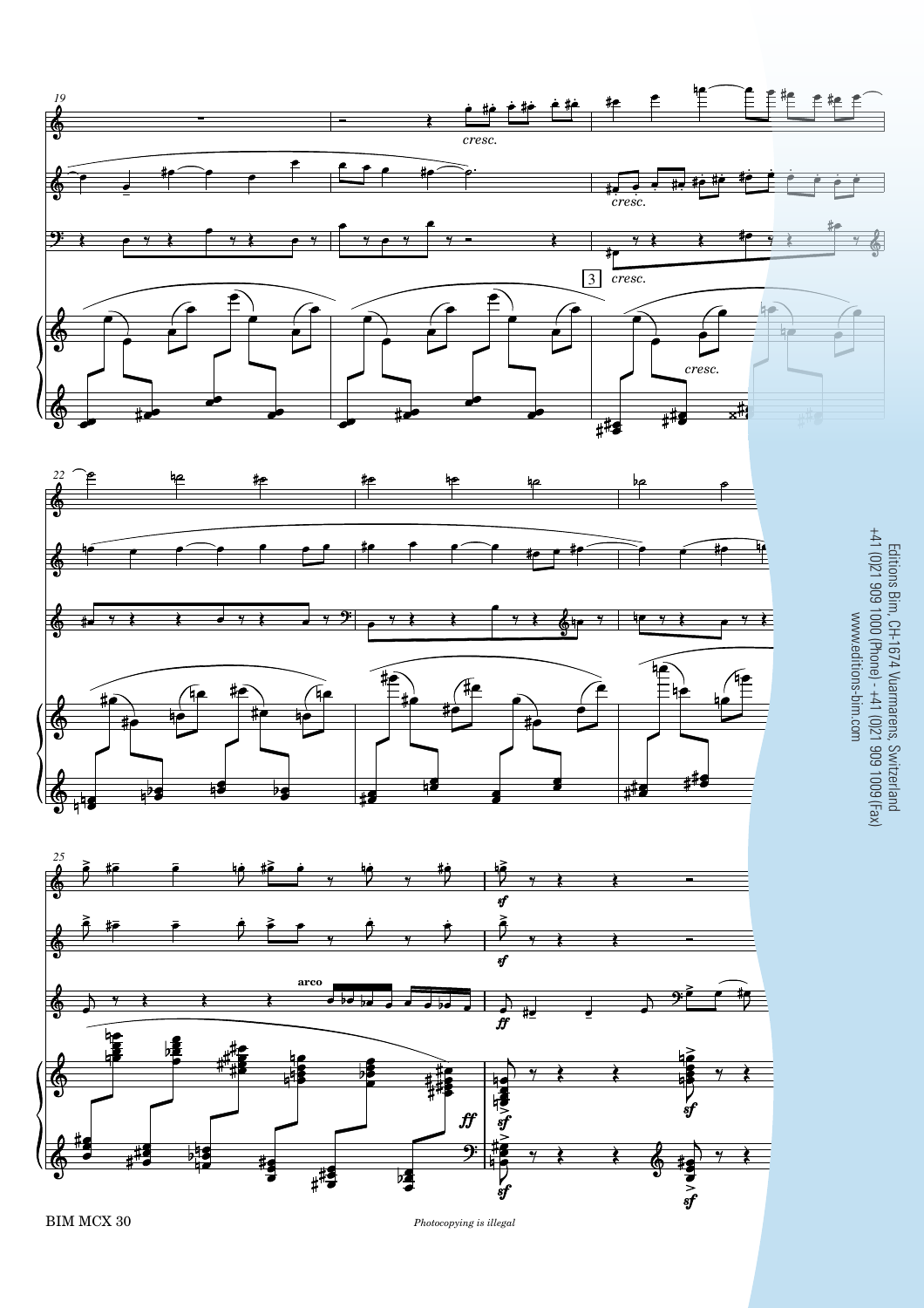

**II**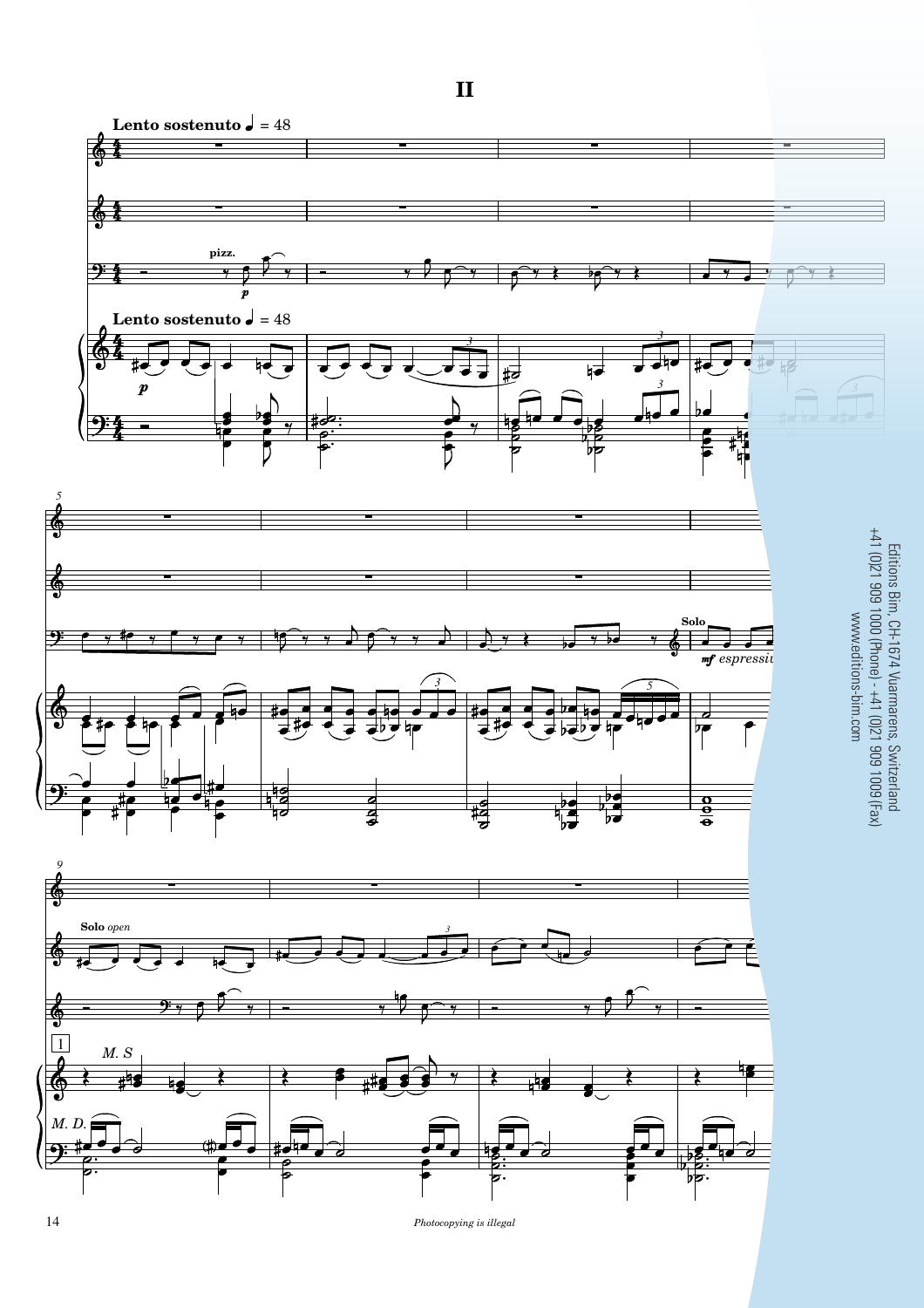





Editions Bim, CH-1674 Vuarmarens, Switzerland<br>+41 (0)21 909 1000 (Phone) - +41 (0)21 909 1009 (Fax) +41 (0)21 909 1000 (Phone) - +41 (0)21 909 1009 (Fax) Editions Bim, CH-1674 Vuarmarens, Switzerland www.editions-bim.com www.editions-bim.com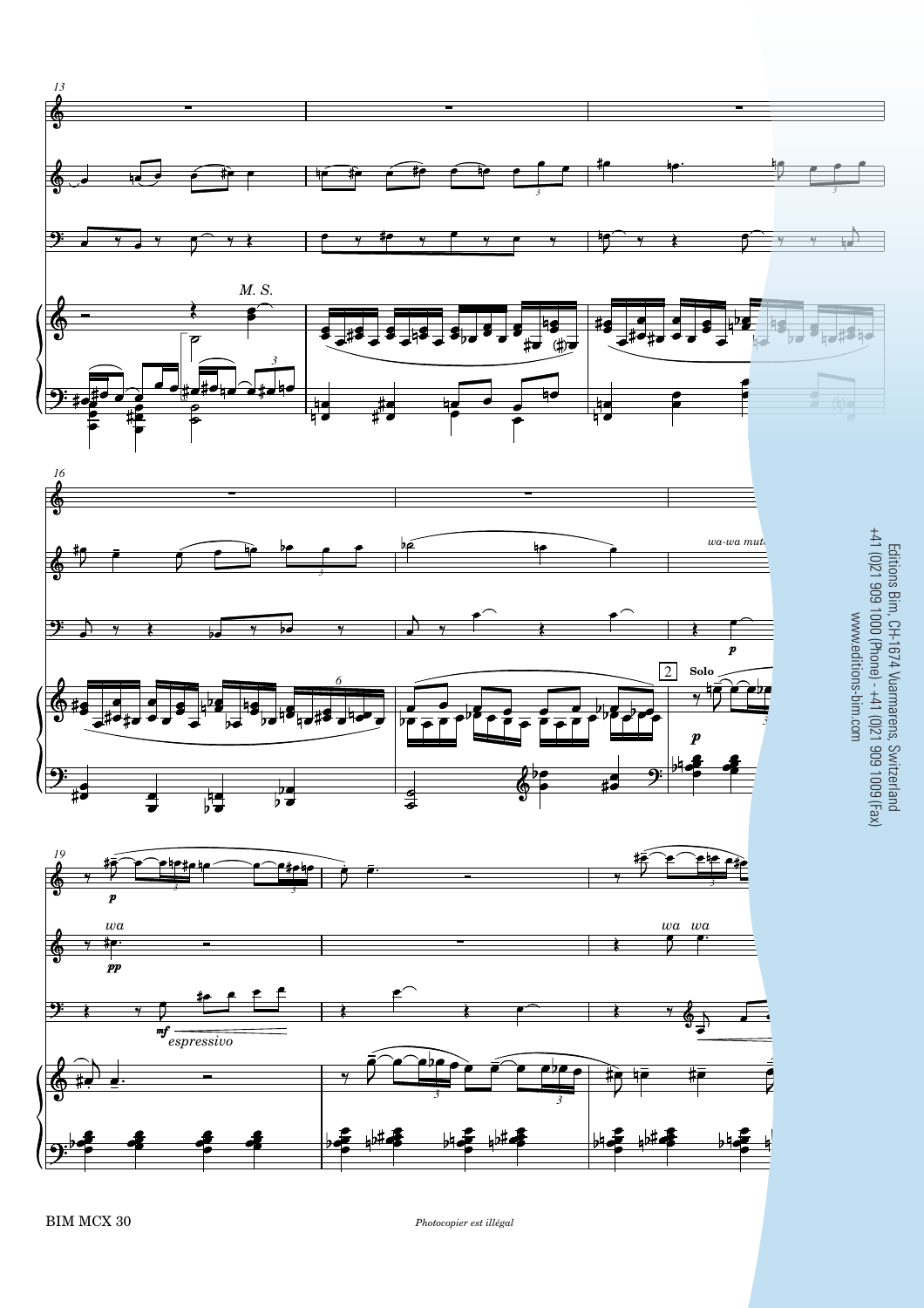





Editions Bim, CH-1674 Vuarmarens, Switzerland<br>+41 (0)21 909 1000 (Phone) - +41 (0)21 909 1009 (Fax) +41 (0)21 909 1000 (Phone) - +41 (0)21 909 1009 (Fax) Editions Bim, CH-1674 Vuarmarens, Switzerland www.editions-bim.com www.editions-bim.com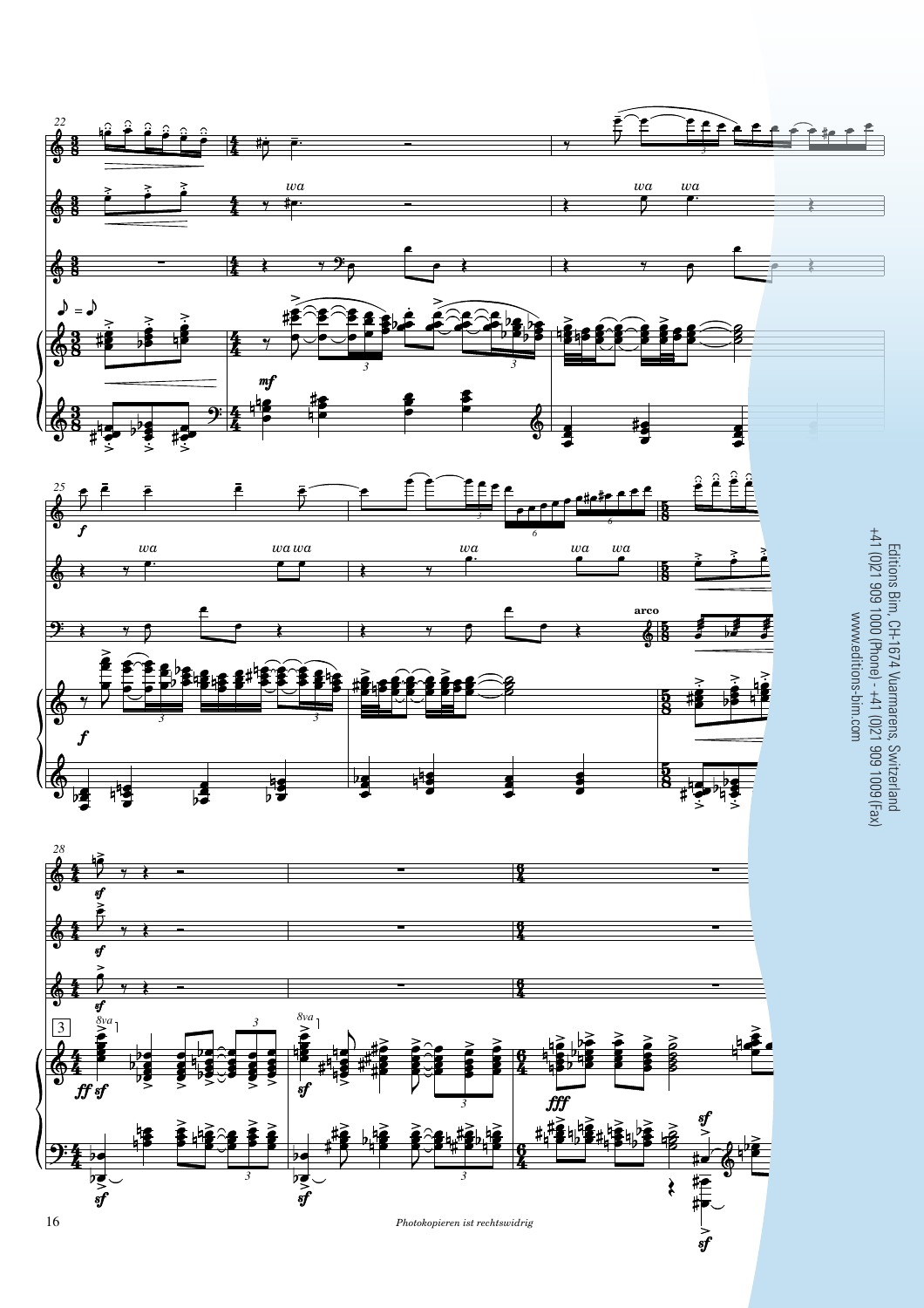

20 *Photocopying is illegal* 

**III**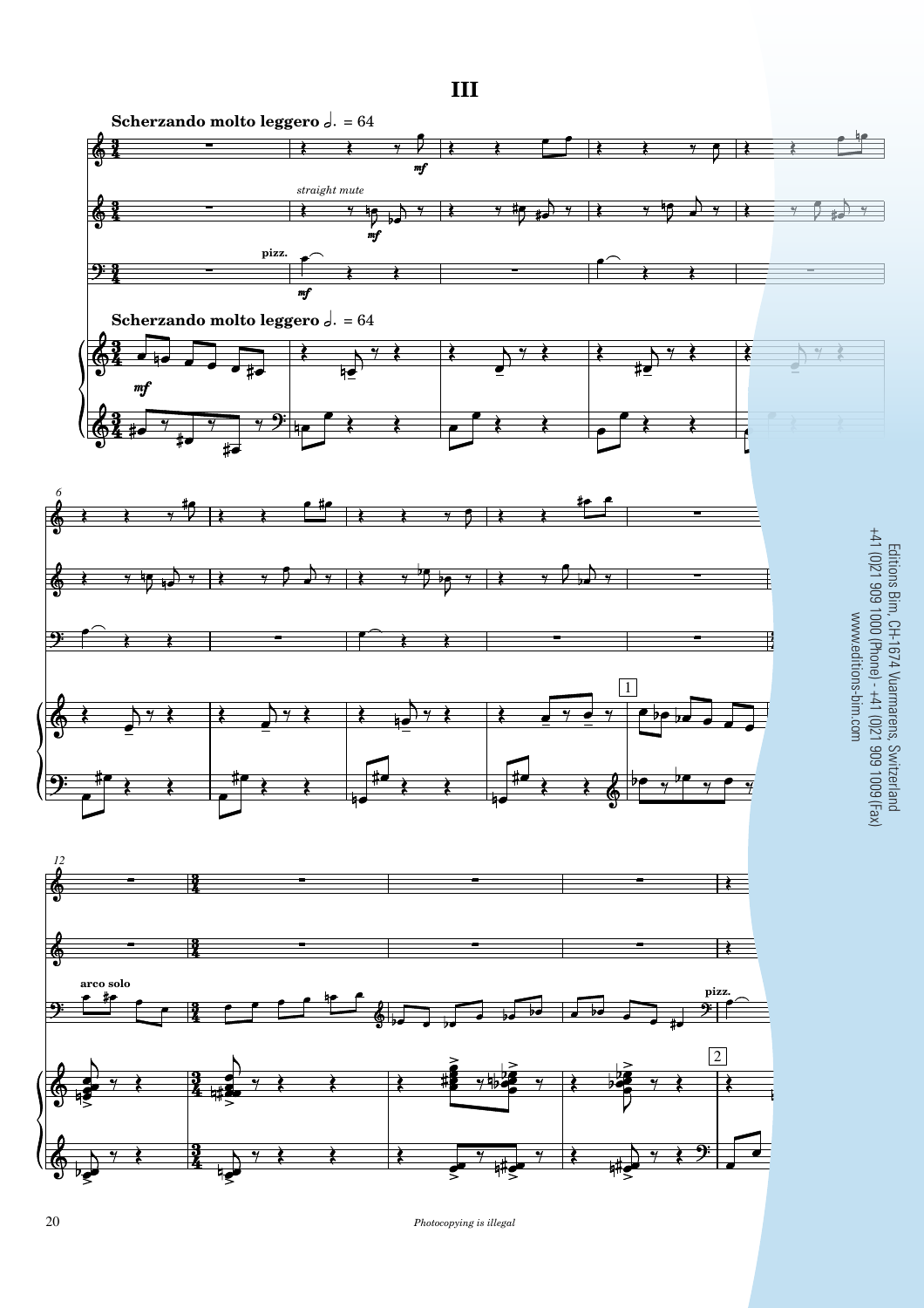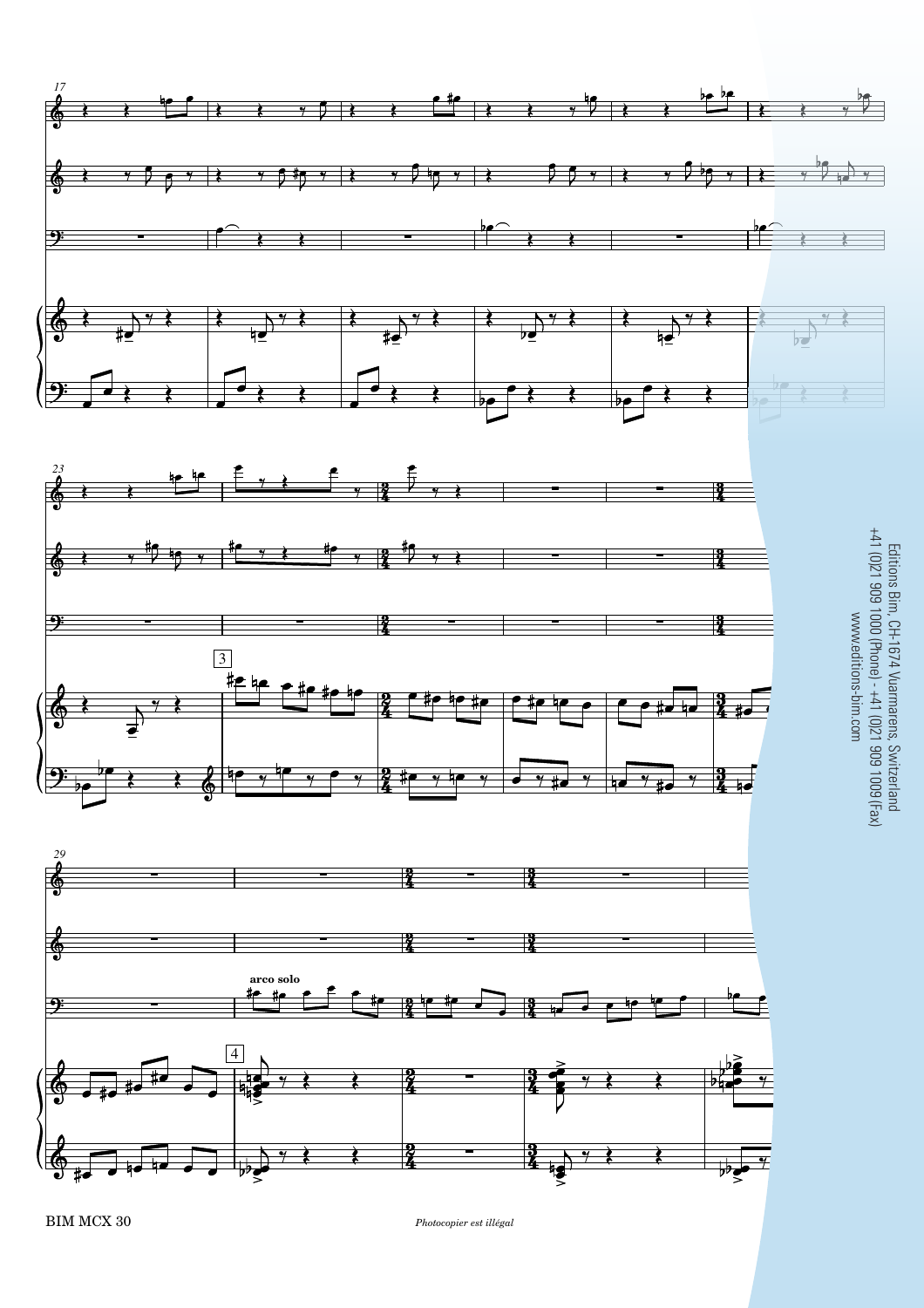





Editions Bim, CH-1674 Vuarmarens, Switzerland<br>+41 (0)21 909 1000 (Phone) - +41 (0)21 909 1009 (Fax)<br>www.editions-bim.com +41 (0)21 909 1000 (Phone) - +41 (0)21 909 1009 (Fax) Editions Bim, CH-1674 Vuarmarens, Switzerland www.editions-bim.com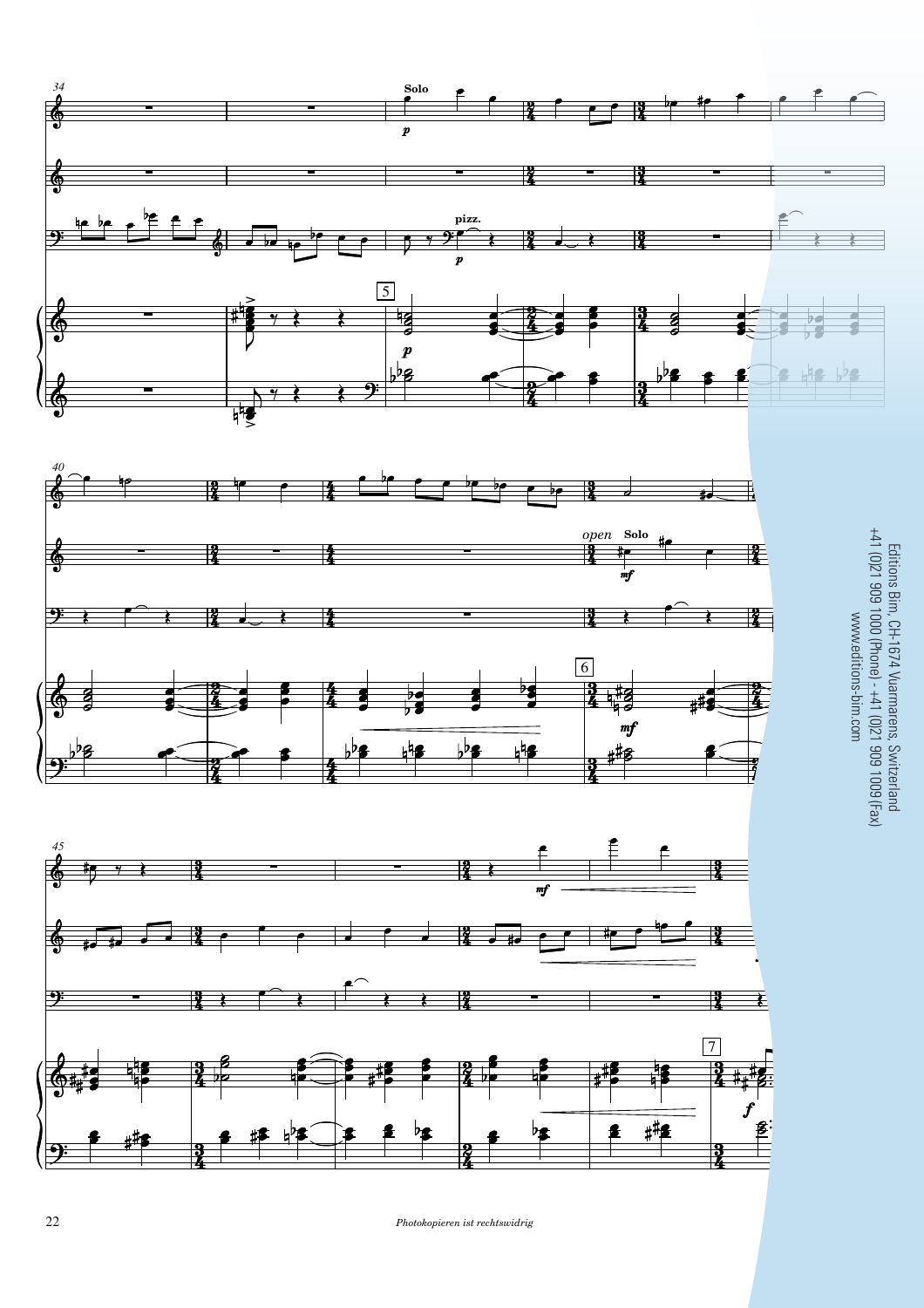

BIM MCX 30 *Photocopier est illégal* 27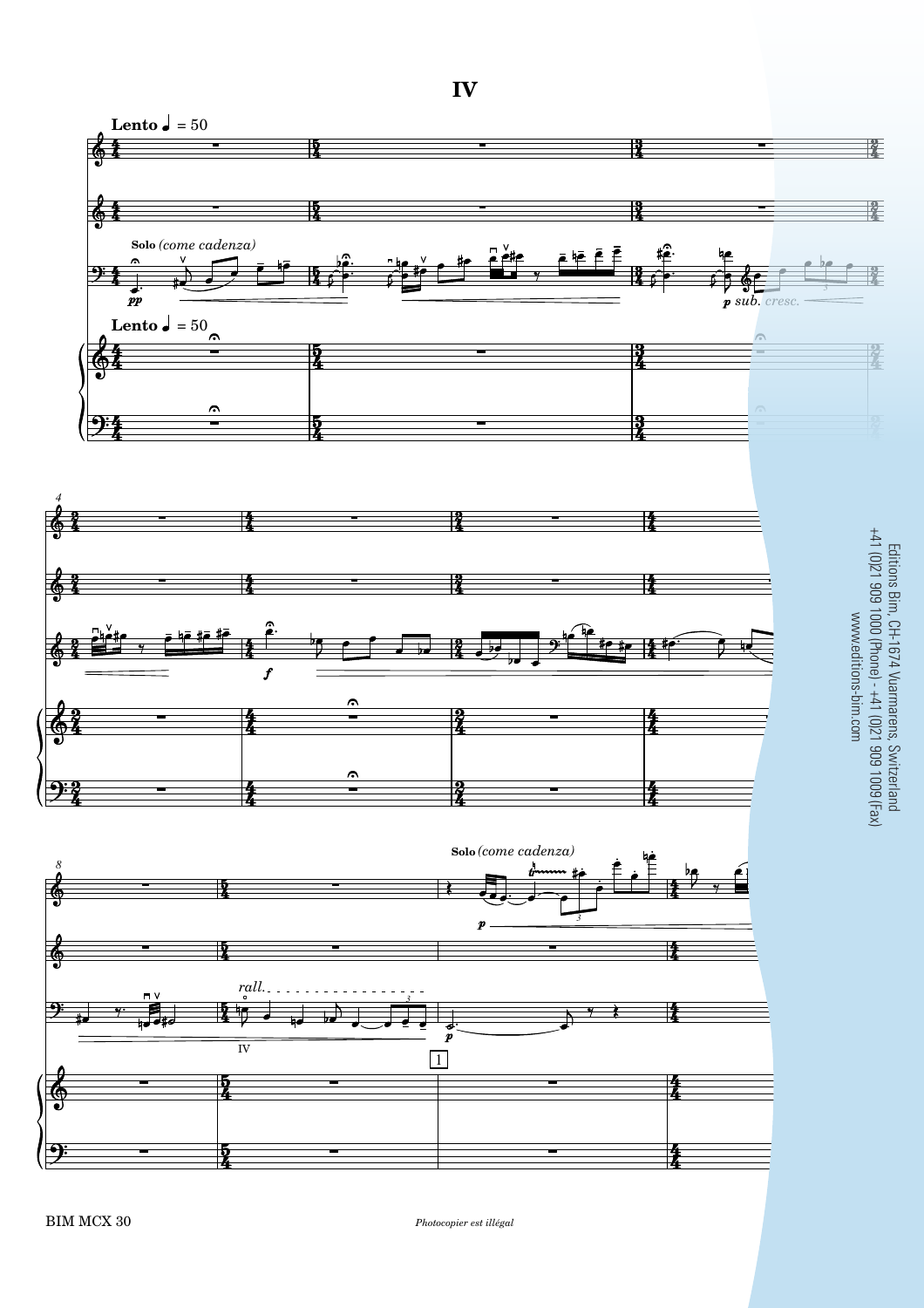

 $\emph{Photobopieren ist rechtswidrig}$   $\emph{Photobopieren ist rechtswidrig}$ 

Editions Bim, CH-1674 Vuarmarens, Switzerland